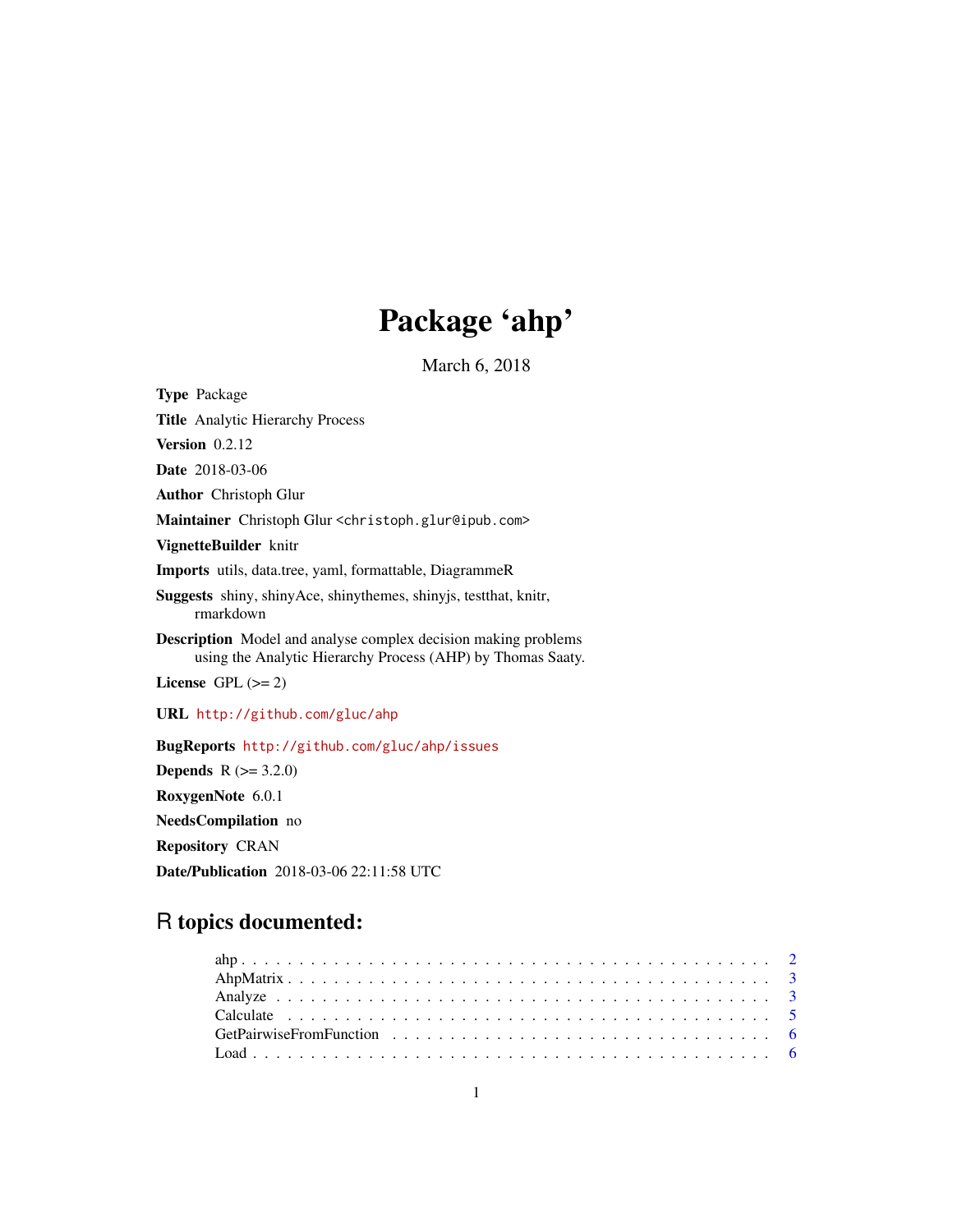<span id="page-1-0"></span>

| Index |  |
|-------|--|

ahp *ahp AHP (Analytic Hierarchy Process) Modeling for R*

#### Description

AHP (Analytic Hierarchy Process) is a decision making framework developed by Thomas Saaty. This package lets you model and analyse complex decision making problems according to the AHP framework.

# Details

The basic workflow with this package is: 1. specify your ahp problem in an ahp file. See vignette("file-format", package for details 2. load ahp file, using [Load](#page-5-1) 3. calculate model, using [Calculate](#page-4-1) 4. visualize the ahp model using [Visualize](#page-8-1) 5. output model analysis, either using [Analyze](#page-2-1) or using [AnalyzeTable](#page-2-2)

For more information, see the package vignette using vignette("examples", package = "ahp"). To learn the details about the ahp file format, type vignette("file-format", package = "ahp")

#### References

Saaty, T. L. (2001). Decision Making for Leaders: The Analytic Hierarchy Process for Decisions in a Complex World, New Edition 2001 (3 Revised). Pittsburgh, PA: RWS Publications, ISBN 978-0962031786.

### Examples

```
library(ahp)
#list example files provided by the package
list.files(system.file("extdata", package="ahp"))
#load a specific example
ahpFile <- system.file("extdata", "car.ahp", package="ahp")
carAhp <- Load(ahpFile)
Calculate(carAhp)
Analyze(carAhp)
AnalyzeTable(carAhp)
#the vacation.ahp file provides an example with multiple decision makers
ahpFile <- system.file("extdata", "vacation.ahp", package="ahp")
vacationAhp <- Load(ahpFile)
Calculate(vacationAhp)
Visualize(vacationAhp)
Analyze(vacationAhp, decisionMaker = "Dad")
AnalyzeTable(vacationAhp, decisionMaker = "Mom")
```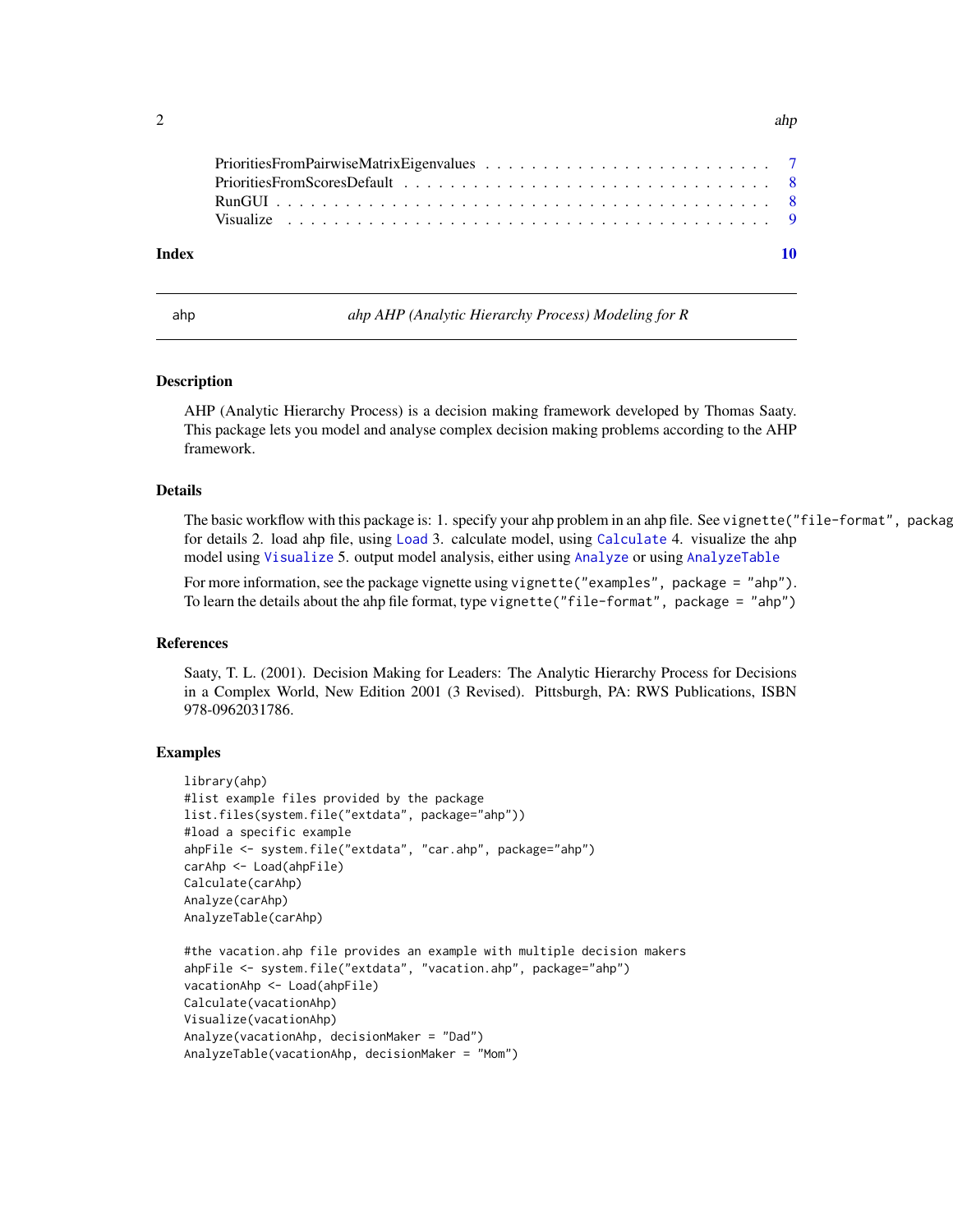# <span id="page-2-0"></span>AhpMatrix 3

```
AnalyzeTable(vacationAhp,
             decisionMaker = "Kid",
             variable = "priority",
             sort = "orig",pruneFun = function(node, dm) PruneByCutoff(node, dm, minWeight = 0.1))
```
AhpMatrix *Create the AHP preference matrix from a dataframe containing the pairwiswe preferences.*

# Description

Create the AHP preference matrix from a dataframe containing the pairwiswe preferences.

#### Usage

AhpMatrix(preferenceCombinations)

#### Arguments

```
preferenceCombinations
```
a data.frame containing category or alternative A in the first column, B in the second colum, and the preference in the third column.

#### Value

an AHP preference matrix

<span id="page-2-1"></span>Analyze *Analyze your AHP model*

# <span id="page-2-2"></span>Description

Converts the calculated AHP tree into a data.frame or an HTML table, containing all the weight contributions or priorities to/of the overall decision. You can also sort and filter the output.

Displays the AHP analysis in form of an html table, with gradient colors and nicely formatted.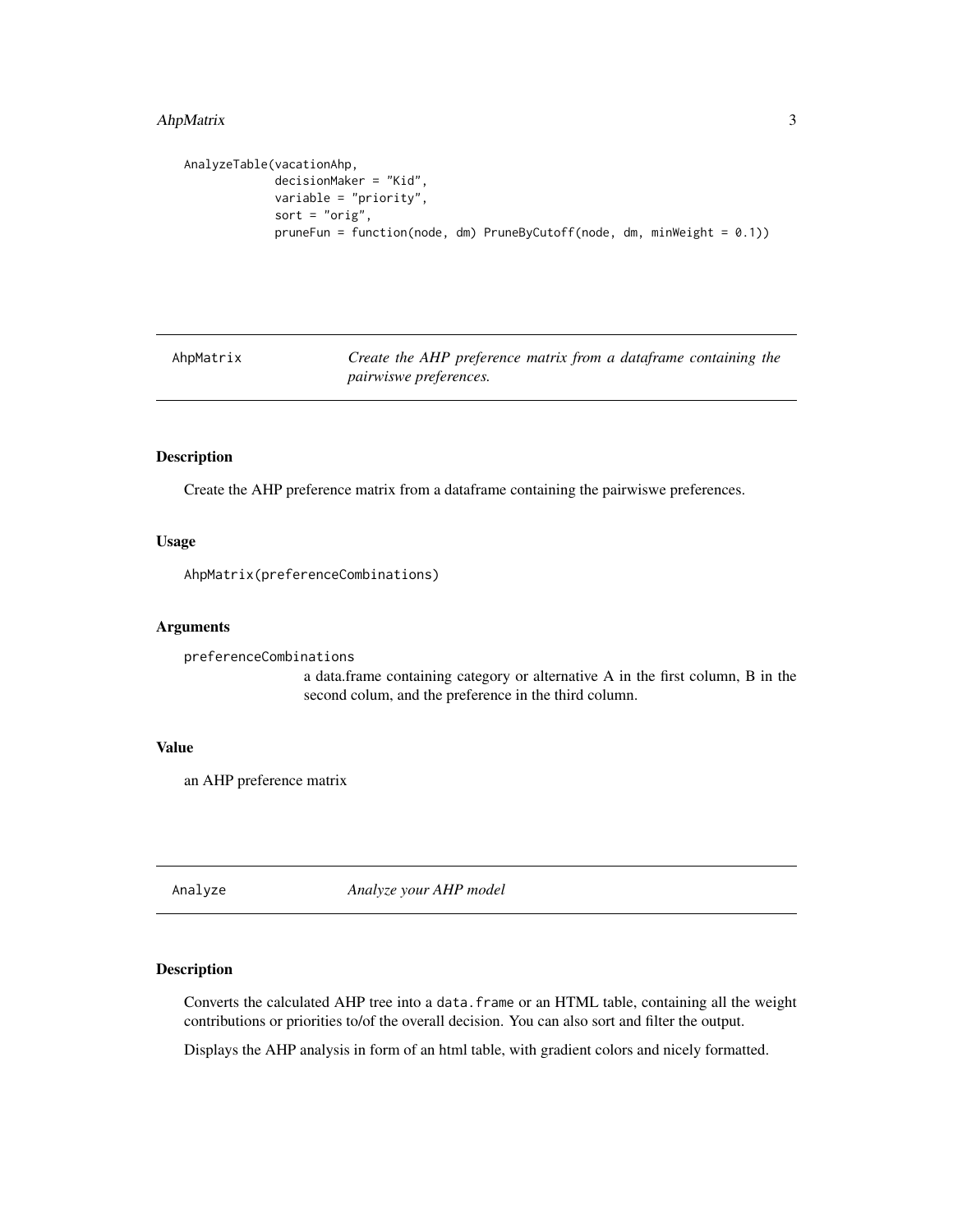#### <span id="page-3-0"></span>Usage

```
Analyze(ahpTree, decisionMaker = "Total", variable = c("weightContribution",
  "priority", "score"), sort = c("priority", "totalPriority", "orig"),
  pruneFun = function(node, decisionMaker) TRUE)
AnalyzeTable(ahpTree, decisionMaker = "Total",
  variable = c("weightContribution", "priority", "score"),
  sort = c("priority", "totalPriority", "orig"), pruneFun = function(node,
  decisionMaker) TRUE, weightColor = "honeydew3",
  consistencyColor = "wheat2", alternativeColor = "thistle4")
PruneByCutoff(node, decisionMaker, minWeight = 0)
PruneLevels(node, decisionMaker, levelsToPrune = 0)
```
# Arguments

| ahpTree          | the calculated AHP data.tree                                                                                                                                                                                                  |  |  |  |
|------------------|-------------------------------------------------------------------------------------------------------------------------------------------------------------------------------------------------------------------------------|--|--|--|
| decisionMaker    | the name of the decision maker. The default returns the joint decision.                                                                                                                                                       |  |  |  |
| variable         | the variable to display, i.e. either weightContribution (the default), priority, or<br>score                                                                                                                                  |  |  |  |
| sort             | sort either by priority according to the decision maker (the default), by totalPri-<br>ority, or as originally specified (orig)                                                                                               |  |  |  |
| pruneFun         | use this to filter the what rows are shown in the analysis prune Fun must be<br>a function taking a Node as its first argument, and the decisionMaker as its<br>second argument. The default (NULL) returns the full AHP tree |  |  |  |
| weightColor      | The name of the color to be used to emphasize weights of categories. See color<br>for a list of possible colors.                                                                                                              |  |  |  |
| consistencyColor |                                                                                                                                                                                                                               |  |  |  |
|                  | The name of the color to be used to highlight bad consistency                                                                                                                                                                 |  |  |  |
| alternativeColor |                                                                                                                                                                                                                               |  |  |  |
|                  | The name of the color used to highlight big contributors to alternative choices.                                                                                                                                              |  |  |  |
| node             | the Node                                                                                                                                                                                                                      |  |  |  |
| minWeight        | prunes the nodes whose weightContribution is smaller than the minWeight                                                                                                                                                       |  |  |  |
| levelsToPrune    | cuts the n hightest levels of the ahp tree                                                                                                                                                                                    |  |  |  |
|                  |                                                                                                                                                                                                                               |  |  |  |

# Value

Analyze returns a data. frame containing the contribution of each criteria

AnalyzeTable returns a [formattable](#page-0-0) data.frame object which, in most environments, will be displayed as an HTML table

the Prune methods must return TRUE for nodes to be kept, FALSE for nodes to be pruned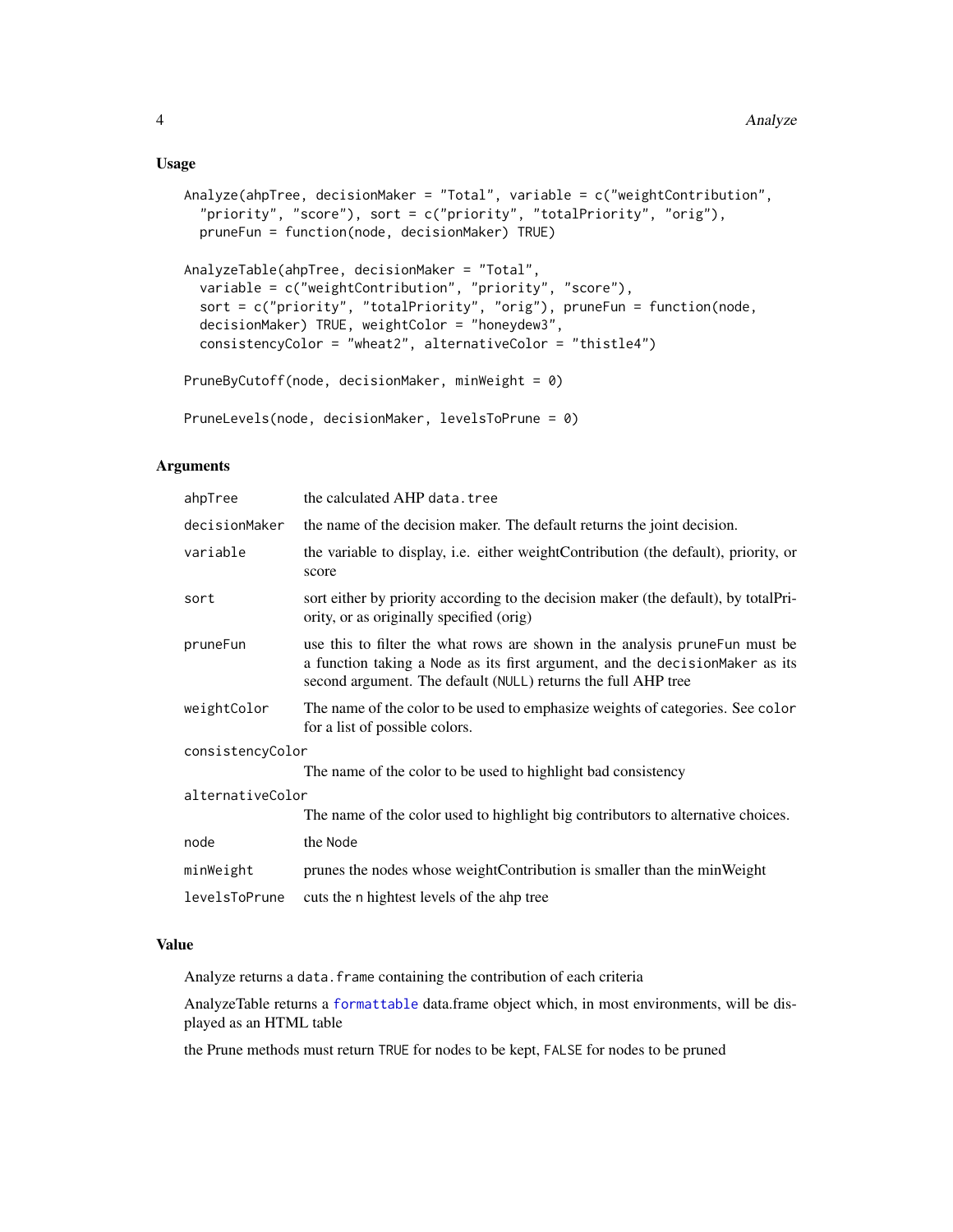#### <span id="page-4-0"></span>Calculate 5 and 5 and 5 and 5 and 5 and 5 and 5 and 5 and 5 and 5 and 5 and 5 and 5 and 5 and 5 and 5 and 5 and 5 and 5 and 5 and 5 and 5 and 5 and 5 and 5 and 5 and 5 and 5 and 5 and 5 and 5 and 5 and 5 and 5 and 5 and 5

# Examples

```
ahpFile <- system.file("extdata", "car.ahp", package="ahp")
carAhp <- Load(ahpFile)
Calculate(carAhp)
Analyze(
  carAhp,
  pruneFun = function(x, decisionMaker) {
   PruneLevels(x, decisionMaker, 1) && PruneByCutoff(x, decisionMaker, minWeight = 0.05)
  }
)
ahpFile <- system.file("extdata", "vacation.ahp", package="ahp")
vacationAhp <- Load(ahpFile)
Calculate(vacationAhp)
AnalyzeTable(
  vacationAhp,
  decisionMaker = "Kid",
  variable = "score",
   sort = "totalPriority"
\lambda
```
<span id="page-4-1"></span>

Calculate *Calculate the Ahp tree*

# Description

Calculate the Ahp tree

# Usage

```
Calculate(ahpTree, pairwiseFun = PrioritiesFromPairwiseMatrixEigenvalues,
  scoresFun = PrioritiesFromScoresDefault)
```
# Arguments

| ahpTree     | a data tree tree containing the Ahp model specification                                                          |  |
|-------------|------------------------------------------------------------------------------------------------------------------|--|
| pairwiseFun | lets you overwrite the function that is used to calculate the priorities from the<br>pairwise preference matrix. |  |
| scoresFun   | lets you overwrite the function that is used to calculate the priorities from scores.                            |  |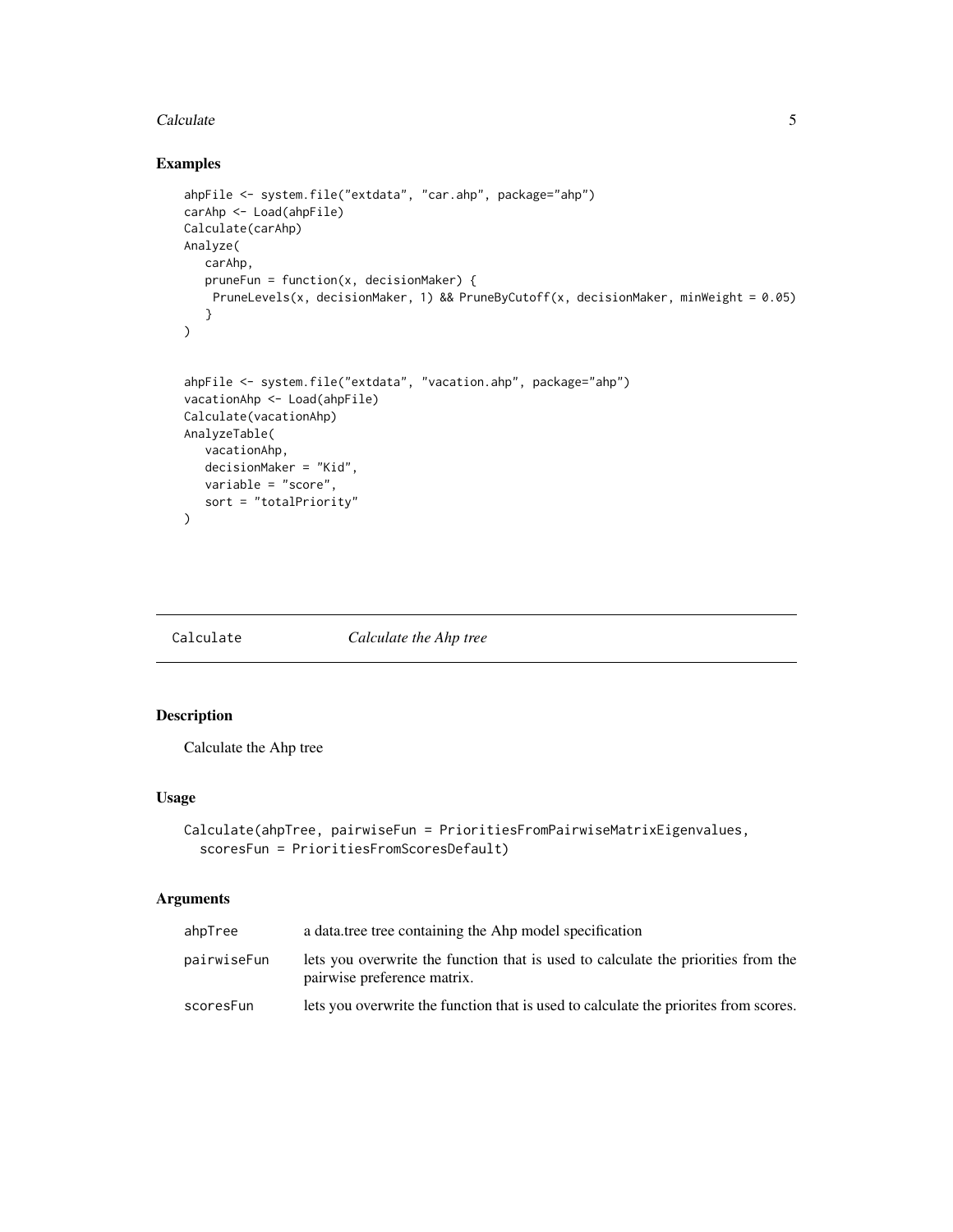<span id="page-5-0"></span>GetPairwiseFromFunction

*Create table from function*

# Description

Create table from function

#### Usage

GetPairwiseFromFunction(node)

#### Arguments

node The node

#### <span id="page-5-1"></span>Load *Load an ahp model from file*

#### Description

ahp files are in YAML format, and they are self-contained, fully specified ahp problems. They contain two sections: alternatives and goal.

#### Usage

Load(ahpFile)

LoadString(ahpString)

#### Arguments

ahpFile The full path to the file to be loaded, or a connection. ahpString A character string to be loaded.

# Details

The alternatives section contains a list of alternatives, where each alternative may have a number of attributes.

The goal section is a tree of criteria, each criteria having a name, a preferences attribute, and possible child criteria or alternatives.

To look at a sample file, type, see examples below or type vignette("examples", package = "ahp"). To learn the details about the ahp file format, type vignette("file-format", package = "ahp").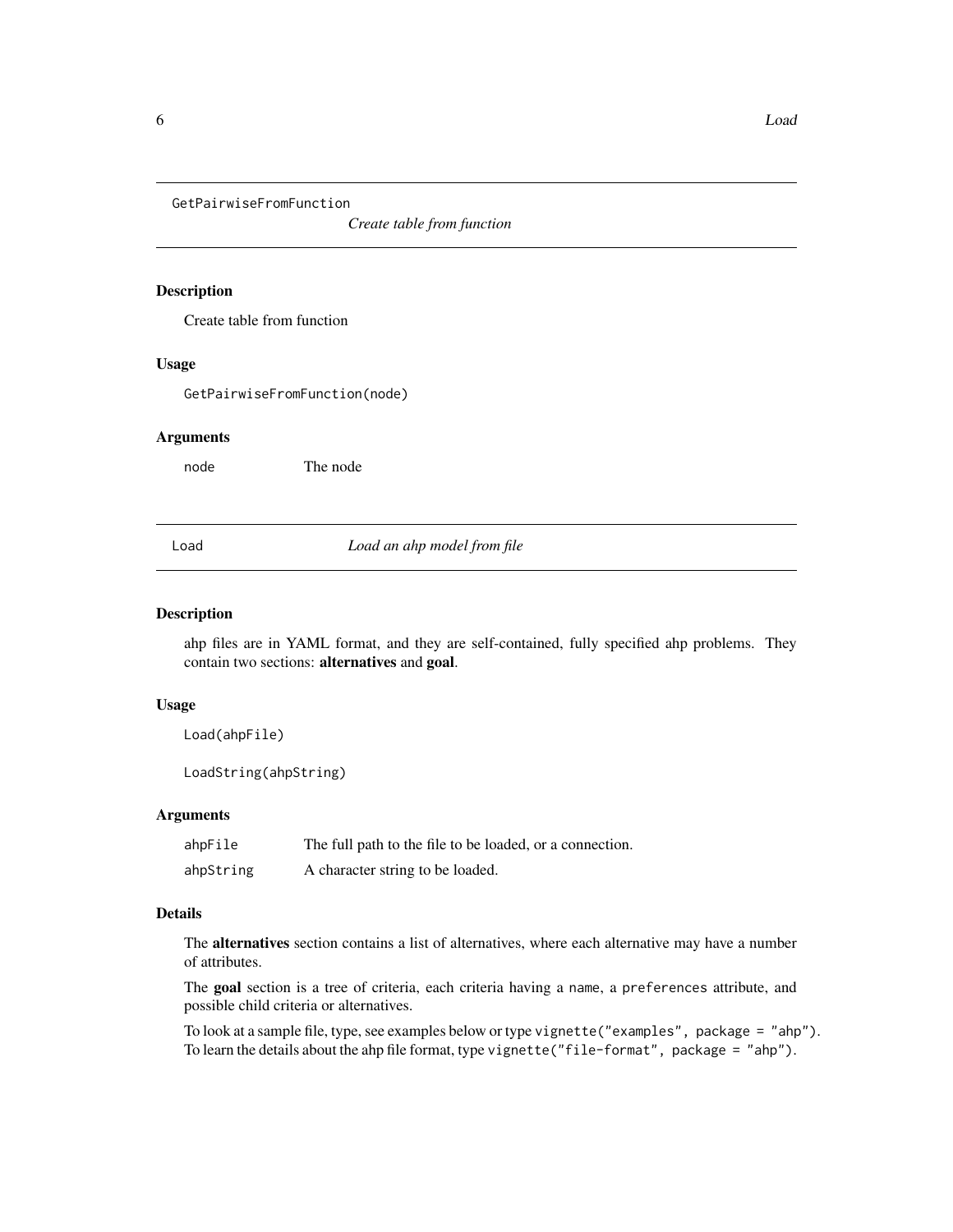# <span id="page-6-0"></span>Value

A [data.tree](#page-0-0) containing the model specification.

#### Examples

```
ahpFile <- system.file("extdata", "car.ahp", package="ahp")
```

```
#look at a sample file
cat(readChar(ahpFile, file.info(ahpFile)$size))
```
#load the file into R carAhp <- Load(ahpFile)

PrioritiesFromPairwiseMatrixEigenvalues *Calculate the ahp priority weights from the AHP matrix.*

## Description

For a comparison of different methods, see for example How to derive priorities in AHP: a comparative study, by Alessio Ishizaka and Markus Lusti, as available here: http://eprints.port.ac.uk/9041/1/filetodownload,7063

#### Usage

```
PrioritiesFromPairwiseMatrixEigenvalues(mat, allowedConsistency = 1)
```
PrioritiesFromPairwiseMatrixMeanNormalization(mat)

PrioritiesFromPairwiseMatrixGeometricMean(mat)

#### Arguments

mat The AHP preference matrix

allowedConsistency

if the AHP consistency ratio is larger than this value, AHP is not applied and equal weights are returned.

# Value

the ahp preference weights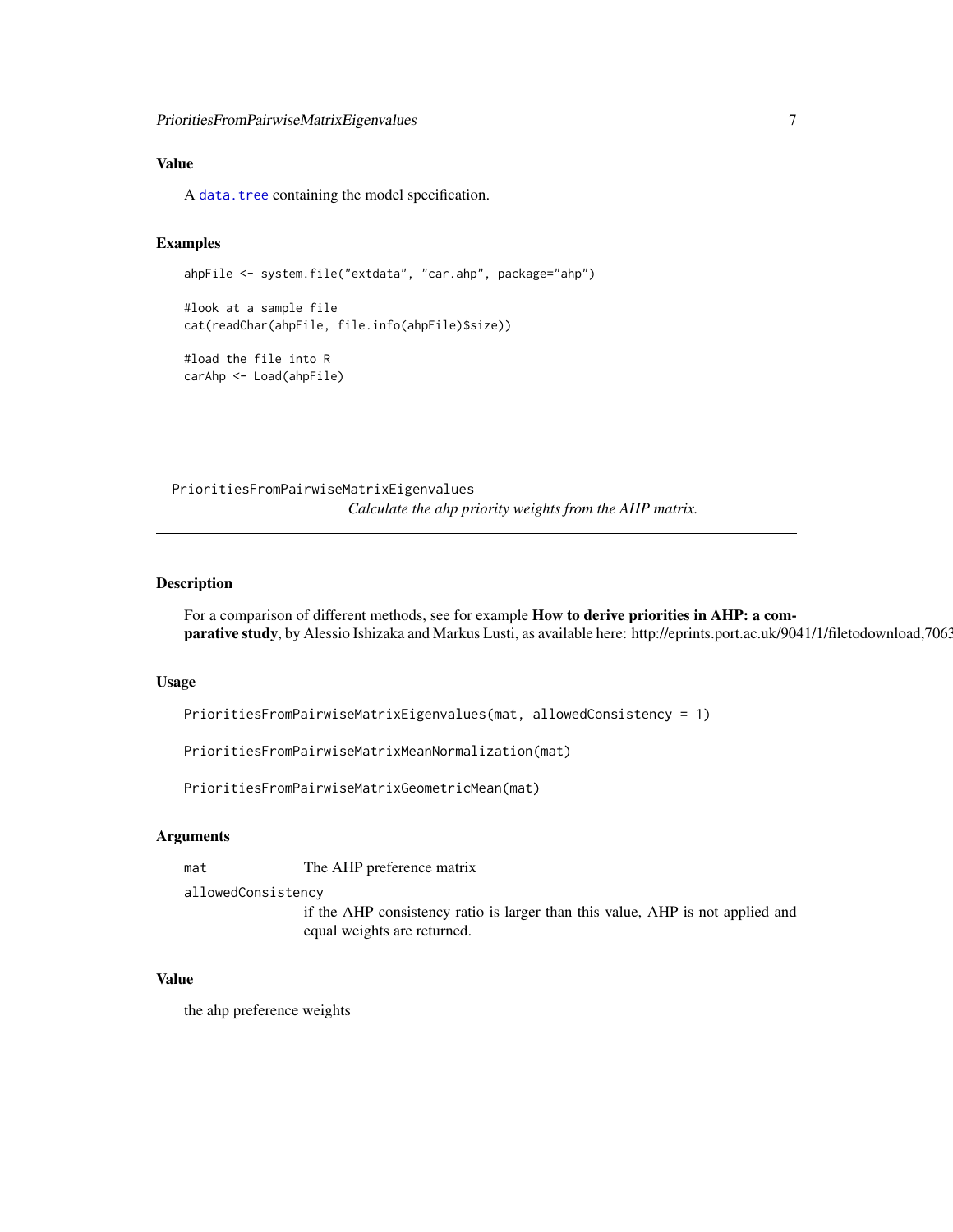```
PrioritiesFromScoresDefault
```
*Converts a vector of scores into priority weights.*

# Description

While pure AHP limits itself to pairwise preferences, scoring alternatives on an arbitrary scale is often much less time consuming in practice. This method calculates the priority weight as score / sum(scores)

#### Usage

PrioritiesFromScoresDefault(scores)

#### Arguments

scores a vector of scores

# Value

a vector of priority weights

| RunGUI | Shows a GUI (Graphical User Interface) that lets you specify AHP |
|--------|------------------------------------------------------------------|
|        | models and view the results.                                     |

# Description

Shows a GUI (Graphical User Interface) that lets you specify AHP models and view the results.

# Usage

```
RunGUI(port = getOption("shiny.port"))
```
#### Arguments

port The TCP port that the application should listen on. If the port is not specified, and the shiny.port option is set (with options(shiny.port =  $XX$ )), then that port will be used. Otherwise, use a random port.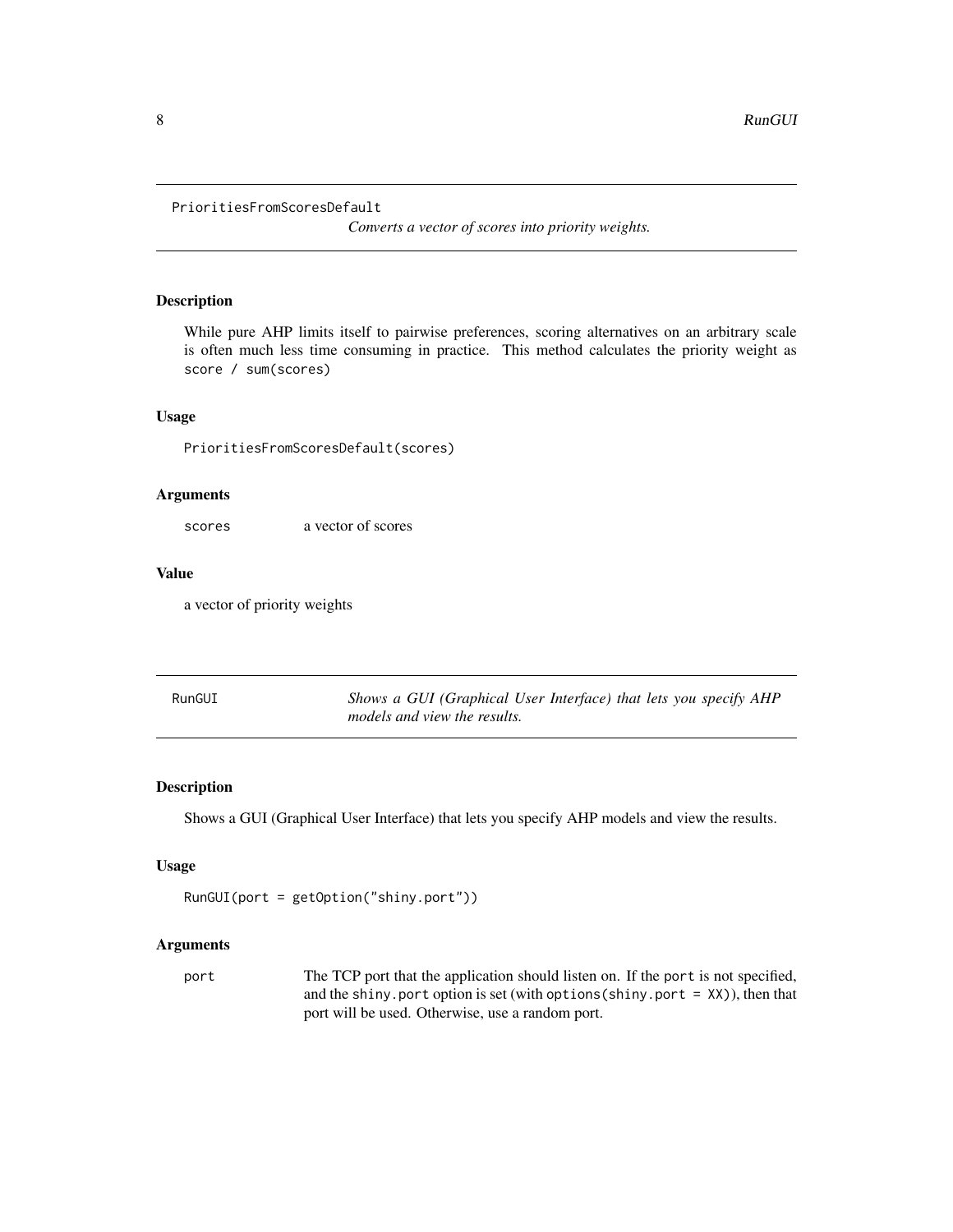<span id="page-8-1"></span><span id="page-8-0"></span>

#### Description

The function uses graphviz via DiagrammeR. For details on styling, refer to these.

#### Usage

```
Visualize(ahpTree, criteriaNodesStyle = list(style = "filled,rounded", shape =
  "box", color = "honeydew4", fillcolor = "honeydew", penwidth = 4, fontname =
  "helvetica", fontcolor = "black"), alternativeNodesStyle = list(style =
  "filled,rounded", shape = "box", color = "thistle4", fillcolor = "thistle",
  penwidth = 4, fontname = "helvetica"), criteriaEdgesStyle = list(arrowhead =
  "vee", color = "grey35", penwidth = 2), alternativeEdgesStyle = list(dir =
  "none", color = "grey35", penwidth = 2))
```

```
GetGraph(ahpTree, criteriaNodesStyle = list(style = "filled,rounded", shape =
 "box", color = "honeydew4", fillcolor = "honeydew", penwidth = 4, fontname =
 "helvetica"), alternativeNodesStyle = list(style = "filled,rounded", shape =
 "box", color = "thistle4", fillcolor = "thistle", penwidth = 4, fontname =
 "helvetica"), criteriaEdgesStyle = list(arrowhead = "vee", color = "grey35",
 penwidth = 2), alternativeEdgesStyle = list(dir = "none", color = "grey35",
 penwidth = 2))
```
# Arguments

ahpTree The tree to be drawn criteriaNodesStyle a list of graphviz / dot language styling elements alternativeNodesStyle a list of graphviz / dot language styling elements criteriaEdgesStyle a list of graphviz / dot language styling elements alternativeEdgesStyle a list of graphviz / dot language styling elements